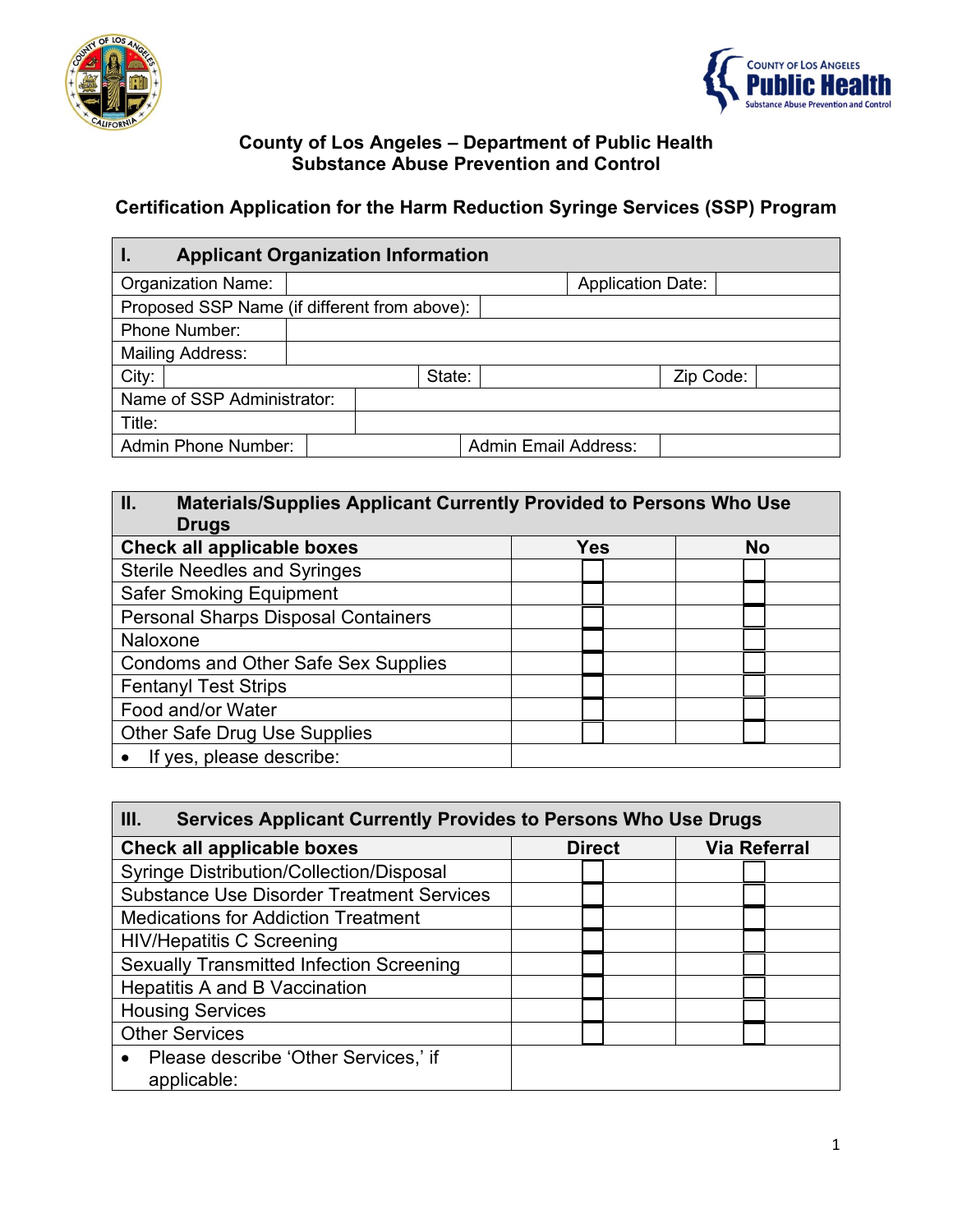### **IV. Application Organization Description**

Please briefly describe the organization's mission, core services and population served.

Please provide a description of the proposed syringe services and any additional services that will accompany syringe exchange, overdose prevention supplies and education.

Please provide a brief description of the syringe collection and sharps waste disposal budget and plan. If no cost is associated with sharps waste disposal, provide explanation.

Please describe detailed data collection plan.

| V.<br><b>Required Policies &amp; Procedures</b>                                                                                                                                   |                  |  |
|-----------------------------------------------------------------------------------------------------------------------------------------------------------------------------------|------------------|--|
| Please submit required policies and procedures electronically<br>via harmreduction@ph.lacounty.gov at the time of submission.                                                     | <b>Submitted</b> |  |
| <b>Syringe Dispensing</b>                                                                                                                                                         |                  |  |
| <b>Syringe Collection and Sharps Waste Disposal</b>                                                                                                                               |                  |  |
| <b>Needle Stick Prevention</b>                                                                                                                                                    |                  |  |
| Needle Stick Injury Response                                                                                                                                                      |                  |  |
| Participant Confidentiality in accordance with Title 42 of the Code of<br>Federal Regulations (CFR) Part 2 and the Health Insurance<br>Portability and Accountability Act (HIPAA) |                  |  |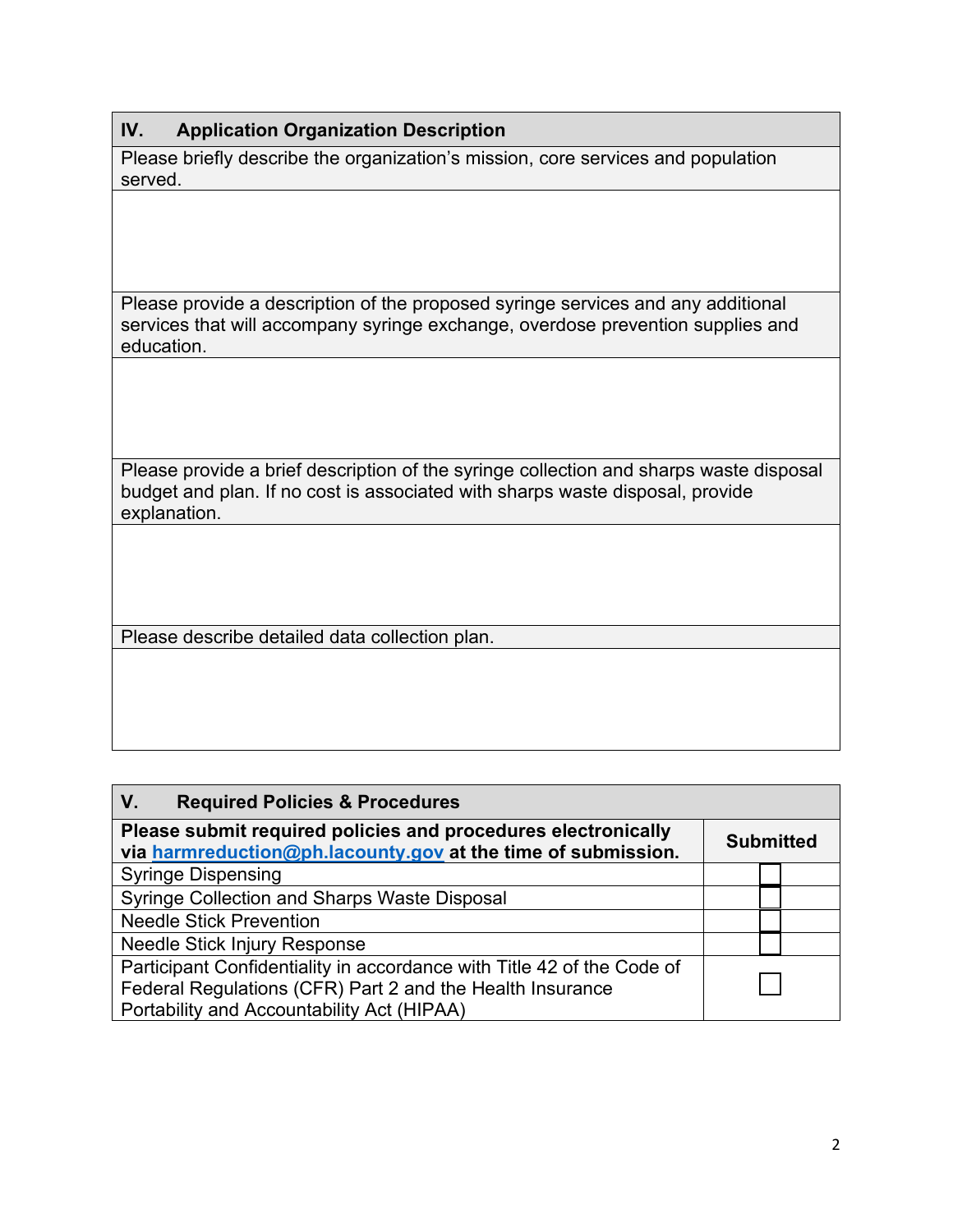| VI.<br><b>Description and Summary of Proposed SSP</b>                                   |                   |                |                                                                                   |  |  |  |        |                                                                 |        |                                                                 |  |
|-----------------------------------------------------------------------------------------|-------------------|----------------|-----------------------------------------------------------------------------------|--|--|--|--------|-----------------------------------------------------------------|--------|-----------------------------------------------------------------|--|
| <b>Estimated Annual Number of Clients Served:</b>                                       |                   |                |                                                                                   |  |  |  |        |                                                                 |        |                                                                 |  |
| <b>Estimated Annual Number of Syringes Dispensed:</b>                                   |                   |                |                                                                                   |  |  |  |        |                                                                 |        |                                                                 |  |
| <b>Estimated Annual Number of Syringes Collected:</b>                                   |                   |                |                                                                                   |  |  |  |        |                                                                 |        |                                                                 |  |
|                                                                                         |                   |                |                                                                                   |  |  |  |        |                                                                 |        |                                                                 |  |
| SSP Fixed Site Location(s), Days and Hours of Operation (if applicable).                |                   |                |                                                                                   |  |  |  |        |                                                                 |        |                                                                 |  |
| Attach table with additional locations, if necessary.                                   |                   |                |                                                                                   |  |  |  |        |                                                                 |        |                                                                 |  |
| Location<br>Name                                                                        |                   | <b>Address</b> |                                                                                   |  |  |  |        |                                                                 | County | Days/Hours of<br>Operation<br>(e.g., Friday's from<br>12pm-2pm) |  |
|                                                                                         |                   |                |                                                                                   |  |  |  |        |                                                                 |        |                                                                 |  |
|                                                                                         |                   |                |                                                                                   |  |  |  |        |                                                                 |        |                                                                 |  |
|                                                                                         |                   |                |                                                                                   |  |  |  |        |                                                                 |        |                                                                 |  |
|                                                                                         |                   |                |                                                                                   |  |  |  |        |                                                                 |        |                                                                 |  |
|                                                                                         |                   |                |                                                                                   |  |  |  |        |                                                                 |        |                                                                 |  |
| SSP Mobile Site Location(s), Days and Hours or Operation (if applicable).               |                   |                |                                                                                   |  |  |  |        |                                                                 |        |                                                                 |  |
|                                                                                         |                   |                |                                                                                   |  |  |  |        |                                                                 |        |                                                                 |  |
| Attach table with additional locations, if necessary.                                   |                   |                |                                                                                   |  |  |  |        |                                                                 |        |                                                                 |  |
| <b>Mobile</b><br><b>Service Name</b>                                                    | Method<br>Vehicle |                | Neighborhood(s)/<br>Intersection(s)/<br>$On-$<br><b>Street Boundaries</b><br>Foot |  |  |  | County | Days/Hours of<br>Operation<br>(e.g., Friday's from<br>12pm-2pm) |        |                                                                 |  |
|                                                                                         |                   |                |                                                                                   |  |  |  |        |                                                                 |        |                                                                 |  |
|                                                                                         |                   |                |                                                                                   |  |  |  |        |                                                                 |        |                                                                 |  |
|                                                                                         |                   |                |                                                                                   |  |  |  |        |                                                                 |        |                                                                 |  |
|                                                                                         |                   |                |                                                                                   |  |  |  |        |                                                                 |        |                                                                 |  |
|                                                                                         |                   |                |                                                                                   |  |  |  |        |                                                                 |        |                                                                 |  |
|                                                                                         |                   |                |                                                                                   |  |  |  |        |                                                                 |        |                                                                 |  |
| Please provide the number of staff, titles of positions, and brief duty<br>descriptions |                   |                |                                                                                   |  |  |  |        |                                                                 |        |                                                                 |  |
| <b>Position Title</b><br><b>Position Description</b>                                    |                   |                |                                                                                   |  |  |  |        |                                                                 |        |                                                                 |  |
|                                                                                         |                   |                |                                                                                   |  |  |  |        |                                                                 |        |                                                                 |  |
|                                                                                         |                   |                |                                                                                   |  |  |  |        |                                                                 |        |                                                                 |  |
|                                                                                         |                   |                |                                                                                   |  |  |  |        |                                                                 |        |                                                                 |  |
|                                                                                         |                   |                |                                                                                   |  |  |  |        |                                                                 |        |                                                                 |  |
|                                                                                         |                   |                |                                                                                   |  |  |  |        |                                                                 |        |                                                                 |  |
| Overall number of paid and unpaid staff:                                                |                   |                |                                                                                   |  |  |  |        |                                                                 |        |                                                                 |  |